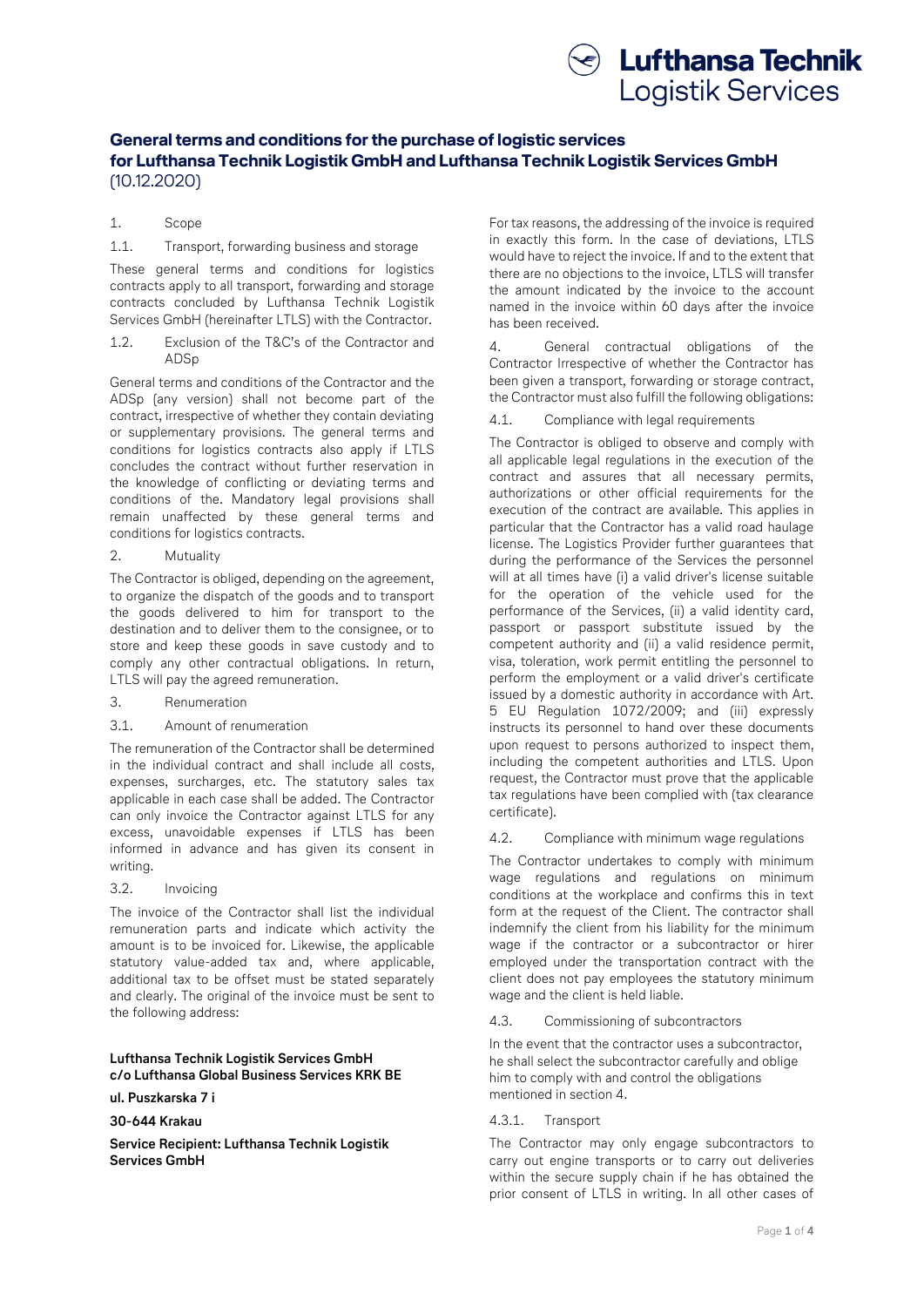transportation services, information of the engagement of a subcontractor to LTLS is sufficient. The Contractor shall ensure that the engaged subcontractors comply with the obligations arising out of the contractual relationship between LTLS and the Contractor congruently. Should the subcontractor violate these obligations, LTLS is entitled to immediately revoke the consent given to the subcontractor. The engagement of a sub-subcontractor is forbidden. The Contractor shall inform the subcontractor about this prohibition and shall ensure its compliance. The engagement of a subcontractor does not affect the contractual obligations of the Contractor against LTLS.

4.3.2. Warehousing

The Contractor is prohibited from engaging subcontractors to perform warehousing services.

#### 4.4. Third party responsibility

The Contractor shall be responsible for the actions and omissions of its employees and the subcontractors engaged by him, to the same extent as for his own actions and omissions in case they are acting in the exercise of their duties. The same shall apply to acts and omissions of other persons to whom he is responsible when performing the contracts. The Contractor shall be obliged to secure claims for reimbursement against engaged subcontractors and, upon request, transfer these to LTLS.

#### 4.5. Documents

The Contractor shall in principle procure the necessary documents, accompanying documents or similar for the execution of the contract. Anything else is valid only if LTLS is in the legal position to obtain it or the contractor accepts the goods to be transported directly from LTLS.

## 4.6. Interface controls

The contractor is obliged to inspect the goods at interfaces for their condition and completeness as well as the integrity of seals and closures and to document irregularities and to issue this documentation to LTLS.

An interface is any point of transfer of goods from one legal entity to another, the takeover at each section of the transportation chain as well as the delivery at the end of each section of the transportation chain.

#### 4.7 Customs clearance

The duties of the Contractor shall include the customs handling of the good, provided that this is separately contracted in text form. The Contractor is aware of the fact that LTLS has an authorization as an Authorized Economic Operator (AEO).

#### The Contractor hereby declares that:

Goods produced, stored, transported, delivered to LTLS or taken over by LTLS on its behalf as AEO, are

- produced, stored, processed or loaded at secure workshops and secure transshipment sites
- are protected against unauthorized access during production, storage, processing, loading and transport
- the personnel inserted for the production. storage, processing, transport and take-over



of such goods or other activities connected with the goods are reliable

Business partners acting on behalf of the Contractor are informed that they must take the above measures to secure the supply chain.

#### 4.8 Export control

The Contractor confirms that he will comply with all applicable national and international export control laws, including, but not limited to, the applicable US Export Control Regulations (EAR), 15 CFR Parts 730- 774, the International Traffic in Arms Regulations (ITAR), 22 CFR Parts 120-130, and, the European Union Regulations (such as the Embargos and the Dual Use Regulation 428/2009) and the provisions of other applicable national laws and regulations.

4.9 Dangerous goods shipment

When handling dangerous goods, the Contractor shall comply with the following requirements: IATA Dangerous Goods Regulation ("DGR"), European Agreement on the International Carriage of Dangerous Goods by Road ("ADR"), International Convention on Safety of Life at Sea ("SOLAS "), the Convention for the Prevention of Pollution from Ships ("MARPOL") and the International Maritime Code for Dangerous Goods ("IMDG Code"). LTLS authorizes the Contractor to prepare the necessary documentation on behalf of LTLS or LTLS' customers.

4.10 High value

The freight carrier is aware of the very high value of the transferred goods. He shall be obliged to provide adequate and effective safety precautions which prevent damage and loss.

5. Special contractual obligations of the **Contractor** 

5.1. Transport

The Contractor shall load, store, fasten and unload the goods to be transported and / or operated safely and shall ensure that he has sufficient load securing means (tensioning straps, edge protectors, etc.) to perform these activities. He also secures that the used truck is in a technically perfect condition and is suitable for the safe transport of the agreed type of goods. The loading area of the truck used must be dry, clean and odorless. Unless otherwise agreed, an absolute prohibition on additional loading and transshipment shall apply.

The Contractor shall have an increased duty of inspection with regard to the packaging and labeling of the goods and shall undertake an in-depth inspection of the goods before takeover. The Contractor must inform LTLS immediately of recognizable packaging deficiencies and insufficient identification of the consignments as well as obviously incorrect or incomplete information in the freight documents, in particular quantity, weight and size deviations.

An air-sprung truck with an air-sprung trailer is to be used for engine transports. If transportation is interrupted, the truck must be parked in a guarded parking area (minimum requirements: fenced and enclosed area with security personnel and video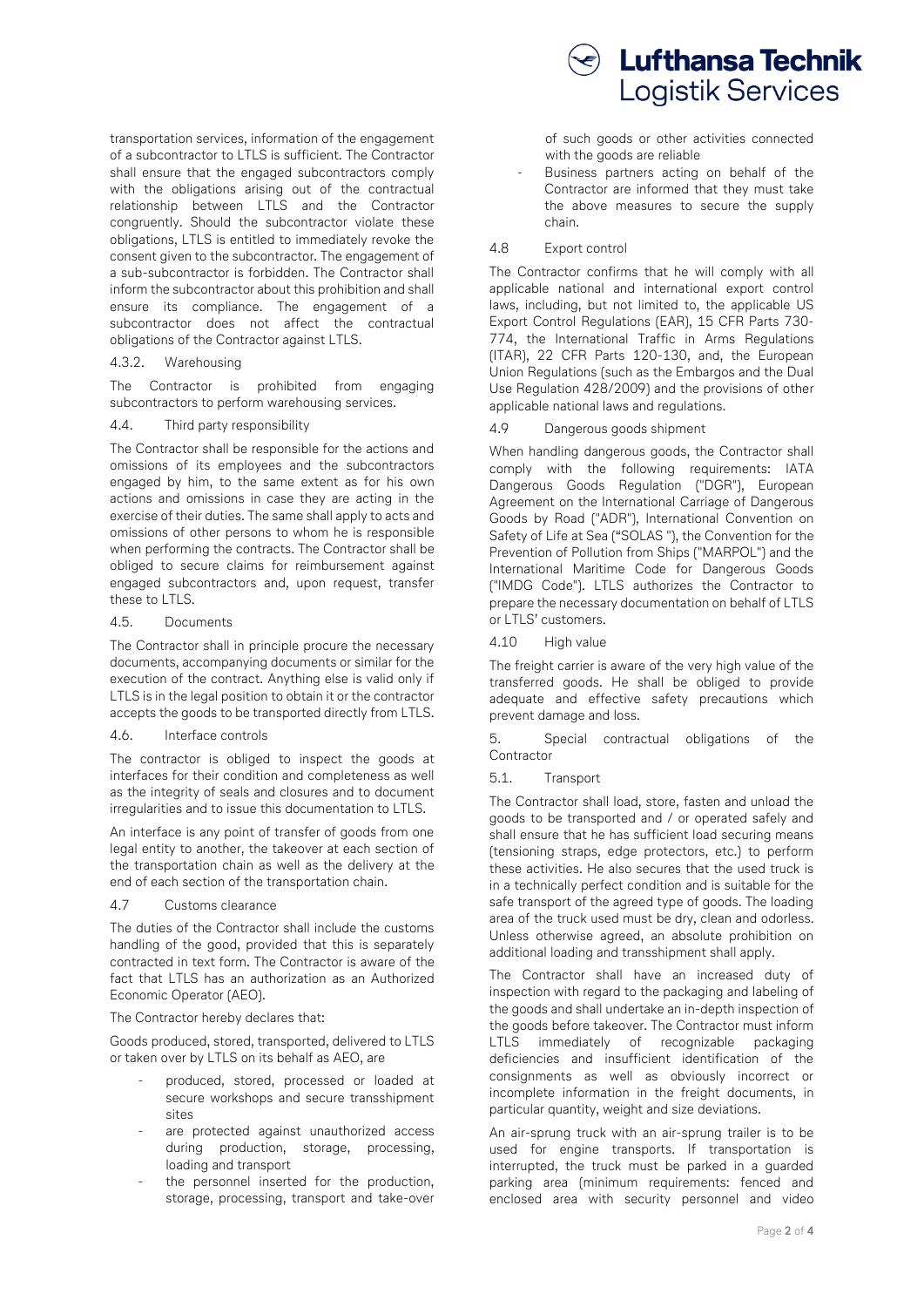surveillance). If the contractor wishes to visit an unattended parking lot, this must be approved by LTLS in text form.

## 5.2. Forwarding business

The Contractor shall fulfill the same obligations as when performing a transport according to section 5.1. and has also the duty to organize the transport in such a way that the interest of LTLS as a customer and client is respected at all times.

#### 5.3. Storage

The storage of the goods shall only take place at the storage location specified in the individual order. The Contractor must consult LTLS for the characteristics of the goods to be considered for storage.

The storage location must ensure the necessary temperature and humidity for the stored material and protect it from weather influences.

The storage location must be secured in such a way that the access of unauthorized third parties is excluded. The goods of LTLS must be stored separately from the goods of third parties. In the case of storage, the Contractor shall carry out a check on condition and on completeness with regard to the number of individual items specified in the individual order and to document the unloading of the delivery means.

When the Contractor is releasing the goods from the stock, the condition of the goods must be documented. In addition, the Contractor shall ensure that the goods are picked up and transported in a safe manner.

- 6. Liability
- 6.1. Liability of the Contractor

The Contractor shall be liable in accordance with the applicable statutory provisions. The Contractor shall indemnify and hold harmless LTLS and LTLS' employees from any claims of any third parties which may be caused by the contract.

## 6.2. Liability of LTLS

The independent liability of LTLS in accordance with Section 414 (1) of the German Commercial Code (HGB) is limited to an amount of € 100,000.00, unless LTLS has caused the loss intentionally or reckless and with the knowledge that a loss is likely to occur. Other claims for damages against LTLS or LTLS' vicarious agents shall be excluded in case of violation of non-contractual obligations. The liability of LTLS for the violation of contractual obligations is limited to the contract-typical and foreseeable damage. These exclusions of liability, as described in section 6.2 do not apply for any other claims for damages of the Contractor against LTLS or LTLS' vicarious agents in the event of willful misconduct or grossly negligent damage or injury to life, body or health.

# 7. Insurance

The Contractor is obliged to provide an insurance which fully covers his liability arising from the contractual relationship with LTLS. This Insurance cover must be based on the German usual insurance conditions and an insurance sum of at least EUR 2.5 million. The Contractor shall provide LTLS with a copy of the



insurance policy upon request for proof of insurance cover. In the case of authorized subcontracting, the Contractor must ensure the subcontractors' insurance cover in the same way.

8. Right of retention

The Contractor is entitled to exercise a right of retention insofar as his counterclaim is legally established or undisputed. Otherwise, a right of retention of the Contractor on the goods handed over to him is excluded.

0 lien

In case of the goods delivered by LTLS for carriage, the Contractor has no lien, if its counterclaim is not undisputed or has not been finally decided by a court of competent jurisdiction.

The Contractor shall not be entitled to apply a lien for claims originating out of from other contracts concluded with LTLS. The Contractor is expressly informed that LTLS is not the owner of the respective good.

In the event of an exercised lien by the Contractor in respect of goods held in his possession for claims relating to these goods, LTLS shall be entitled to replace the lien by providing a written, irrevocable, unconditional and indefinite guarantee from a credit institution authorized to operate in Germany in the amount of the claim asserted by the Contractor.

10. Offset

LTLS is entitled to set off against claims of the Contractor by means of its own, but also by claims of other companies controlled directly or indirectly by Deutsche Lufthansa Aktiengesellschaft.

The Contractor shall be entitled to set off against claims of the LTLS with legally binding or undisputed claims.

## 11. Confidentiality

The contracting parties undertake to keep the information and / or surrendered documents communicated by the other party secretly and to take all necessary measures to prevent them from being made accessible or otherwise disclosed to any third parties.

This does not apply in case that the parties are obliged to do so by law or by the authorities or have obtained the prior written consent of the other contracting party. This also applies to all information, business secrets and data obtained in the relation to this agreement. The Contractor may, in so far as his services are operated under this contract, provide third parties with the information required for this purpose. The obligation of confidentiality extends beyond the end of the respective contract and is only limited by the written consent of the other party, by law or by the authorities.

## 12. Advertising ban

The Contractor is prohibited from using the name "Lufthansa" without the written consent of LTLS. The name "Lufthansa" may not be used by the Contractor in any way for advertising purposes without written consent of LTLS. This does not apply to companies which themselves carry the name "Lufthansa".